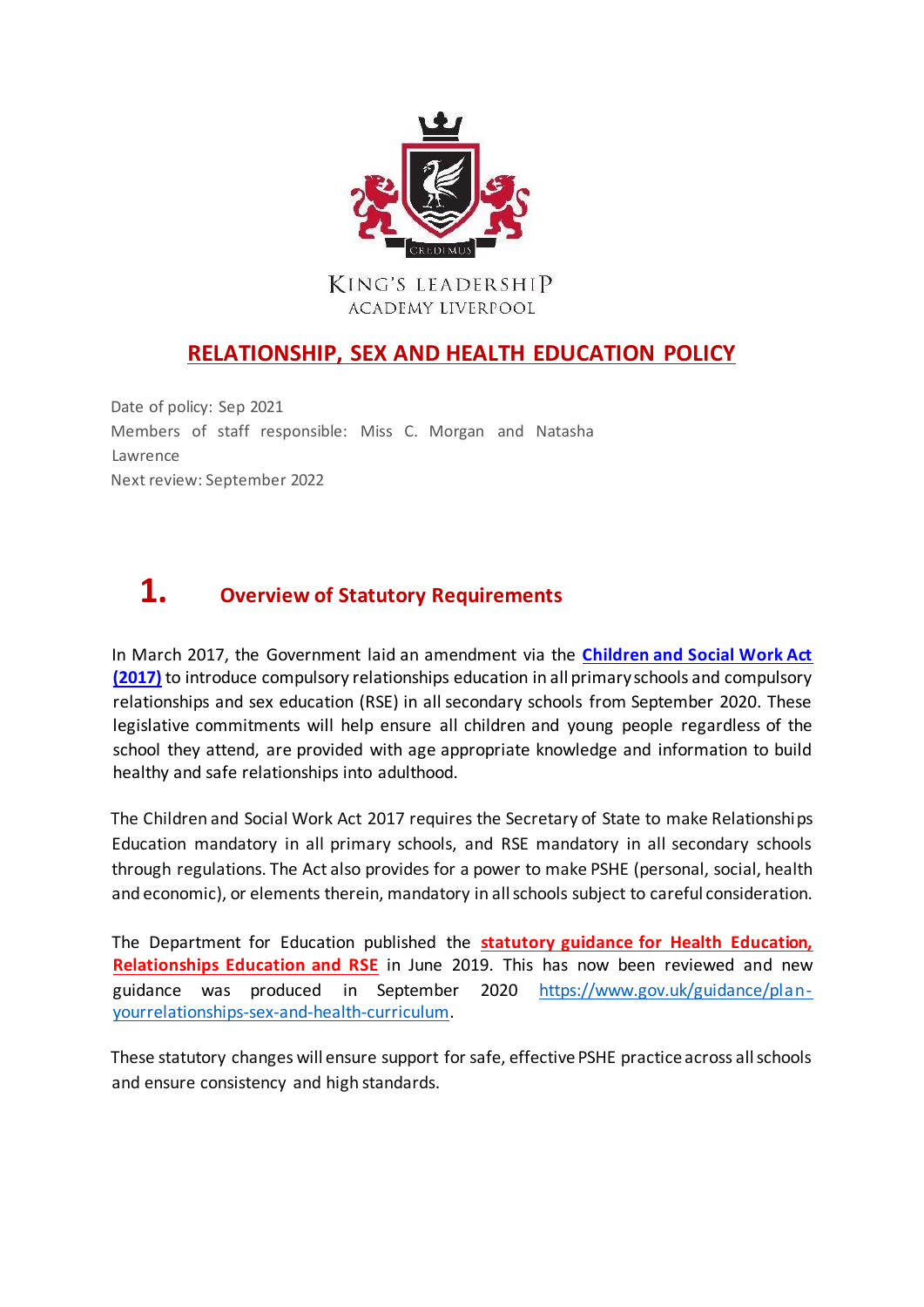#### **Legislation (Statutory Regulations and Guidance)**

Schools are required to teach relationships and sex education (RSE) under the following regulations and guidance documents:

- *Education Act (1996)*
- *Learning and Skills Act (2000)*
- *Education and Inspections Act (2006)*
- *Equality Act (2010),*
- *Supplementary Guidance SRE for the 21st century (2014)*
- *Keeping children safe in education – Statutory safeguarding guidance (2019)*
- *Children and Social Work Act (2017)*
- *[Statutory guidance for Health Education, Relationships Education and RSE](https://assets.publishing.service.gov.uk/government/uploads/system/uploads/attachment_data/file/781150/Draft_guidance_Relationships_Education__Relationships_and_Sex_Education__RSE__and_Health_Education2.pdf) (2019)*
- *The new Ofsted framework (2019)*

Teaching about relationships and sex is already embedded at King's Leadership Academy Liverpool; RSE is normally covered through PSHE education, an established curriculum subject taught at King's through Character/enrichment lessons and our ASPIRE provision.

As of September 2020, all secondary schools are required to have health education and relationships and sex education (RSE) in place and a relationships and sex education policy.

At secondary key stages 3 & 4, Relationships and Sex Education covers broad areas of particular relevance and concern to children and young people today. Every pupil should be guaranteed a PSHE education that covers mental health and wellbeing; physical health (including healthy lifestyles and first aid); learning about safe, healthy relationships and sex (including understanding consent, negotiating life online, intimate relationships). Additionally, the Statutory Guidelines include elements of Health Education also.

## **1. Current curriculum requirements**

[The Department for Education \(2015\)](http://www.gov.uk/government/uploads/system/uploads/attachment_data/file/446322/Government_response_to_Life_lessons_PSHE_and_SRE_in_schools___print_version_.pdf) wants all schools to provide high quality PSHE. It recognises that age appropriate RSE teaching is key in keeping children and young people safe and healthy and can provide them with the information they need to stay safe and build resilience against the risks of exploitation.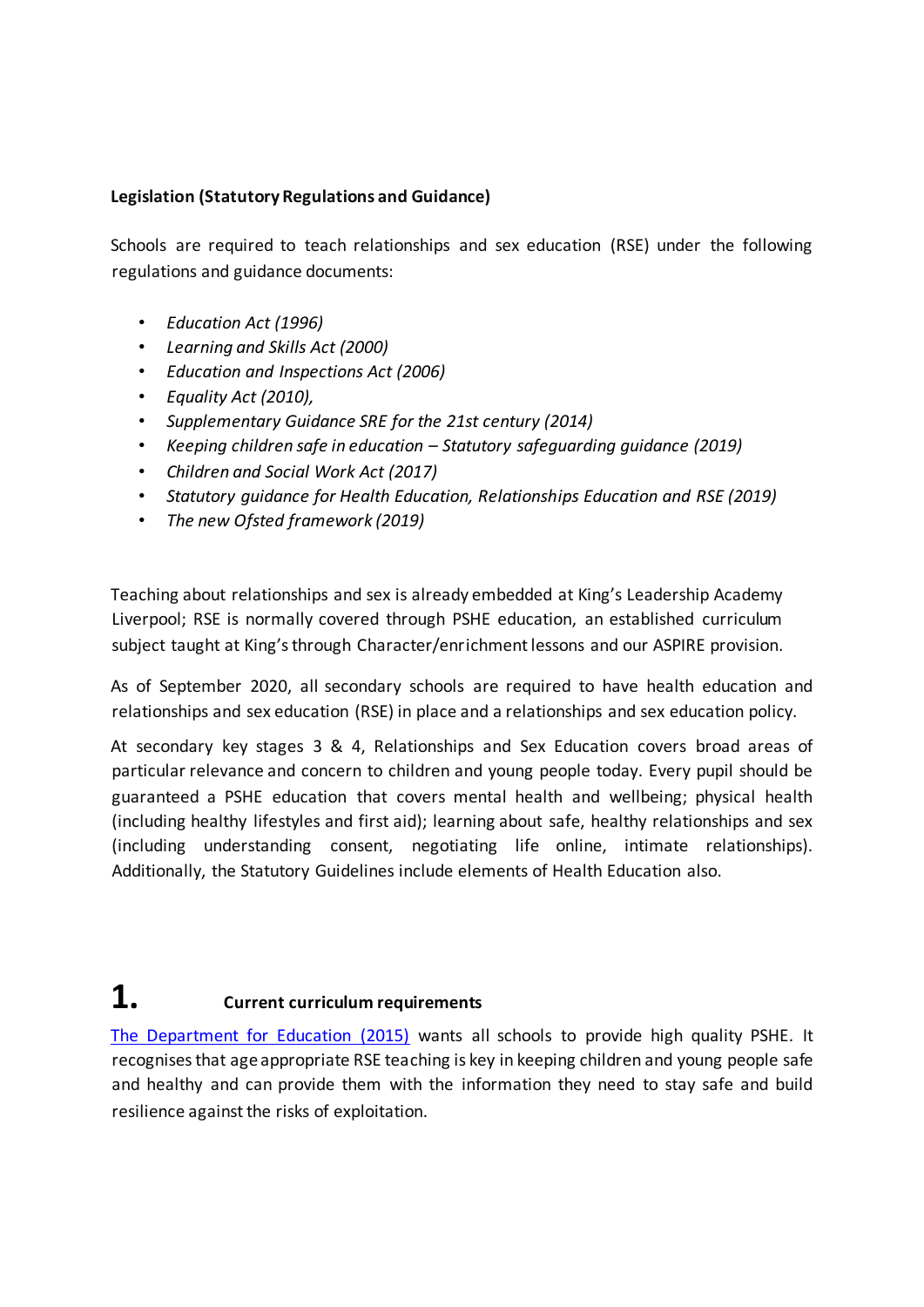## **2. Delivering a broad and balanced curriculum**

Every state funded school including special schools maintained, free and academies- must offer a curriculum that: 'Promotes the spiritual, moral, cultural, mental and physical development of pupils at the school and of society, and prepares pupils at the school for the opportunities, responsibilities and experiences of later life' *(National Curriculum framework).* Through our values-based education at King's we feel we deliver this in a number of ways.

# **3. National curriculum science**

All maintained secondary schools must teach sex education that falls within the National Curriculum Science to all pupils.

Key Stage 3 covers: male and female reproductive system, including the menstrual cycle (without details of hormones).

Key Stage 4 (and those studying GCSE subject content) covers:

- Sexually transmitted infections including HIV/AIDS and how such diseases may be reduced or prevented
- The roles of hormones in human reproduction, including the menstrual cycle
- The use of hormones in contraception
- Modern reproductive technologies to treat infertility
- Evaluating hormonal and non-hormonal methods of contraception.

### **4. Safeguarding**

RSE plays a vital part in meeting safeguarding obligations. The 2019 DfE Statutory guidance 'Keeping children safe in education' states that schools and colleges should ensure children are taught about safeguarding, including online, sexting and peer-on-peer abuse. The school also adhere to the Gillick competence and Fraser guidelines for sexual health.

For further information please see the statutory [Keeping children safe in education guidance](http://www.gov.uk/government/publications/keeping-children-safe-in-education--2) for schools and colleges on safeguarding children.

## **5. Wellbeing CHECK**

- [Section 10 of the Children Act 2004,](http://www.legislation.gov.uk/ukpga/2004/31/section/10) provides a duty for schools to cooperate with local authorities to improve the wellbeing of children and young people, including physical and mental health and emotional wellbeing.
- [Section 175 of the Education Act 2002](http://www.legislation.gov.uk/ukpga/2002/32/section/175) provides a duty on maintained schools to safeguard and promote the welfare of pupils.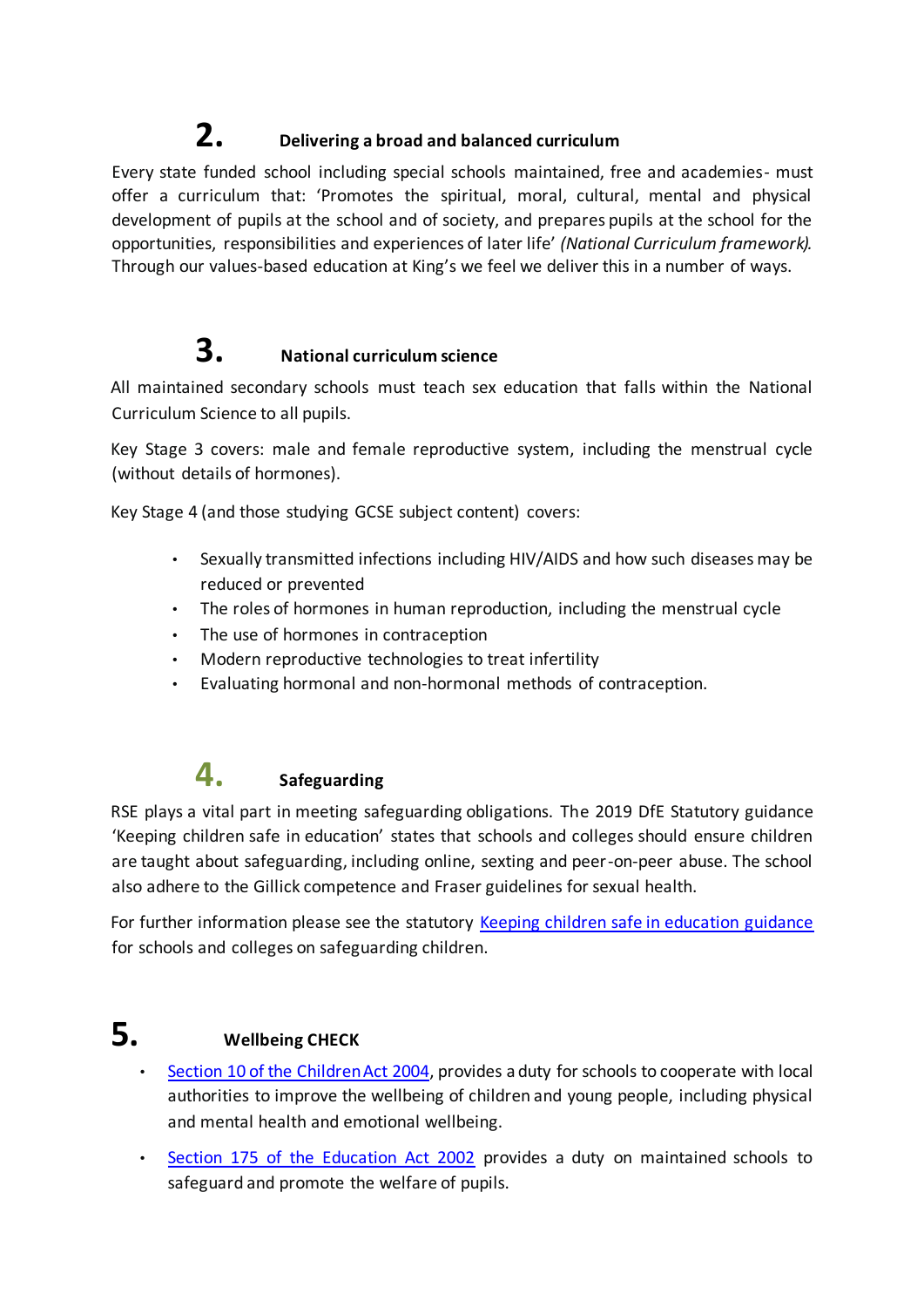• [Section 38 of the Education and Inspections Act 2006](http://www.legislation.gov.uk/ukpga/2006/40/section/38) [a](http://www.legislation.gov.uk/ukpga/2006/40/section/38)mends Section 21 of the Education Act 2002, to state that "The governing body of a maintained school shall, in discharging their functions relating to the conduct of the school  $-$  (a) promote the wellbeing of pupils at the school."

## **6. Equality**

Under the [Equality Act 2010,](http://www.legislation.gov.uk/ukpga/2010/15/part/6/chapter/1) schools and colleges must promote equality of opportunity and take positive steps to prevent any form of discrimination, either direct or indirect, against those with 'protected characteristics' (age, disability, gender reassignment, race, religion or belief, sex, sexual orientation, marriage and civil partnership, pregnancy and maternity).

## **7. Ofsted Inspection of RSE**

The reforms making RSE, Relationships Education and Health Education mandatory coincide with the new Ofsted framework. RSE education also makes a unique contribution to safeguarding and will support schools to fulfil their statutory duty to teach pupils to keep themselves safe.

### **2. Lead Members of Staff**

Whilst all staff have a responsibility to promote PSHE to all students, staff with a specific, relevant remit include:

- Elizabeth Clarke and Rebecca McCarthy designated Child Protection / Safeguarding Officer and deputy Child Protection / Safeguarding Officer.
- Cassy Morgan and Natasha Lawrence Character/ASPIRE Subject Leaders

This policy will be developed in the context of the Academy's ethos and overall aims that will make clear the values underpinning the work of the Academy community. It will include:

• mapping the current provision in terms of whole Academy, whole curriculum provision including that which is specifically classroom based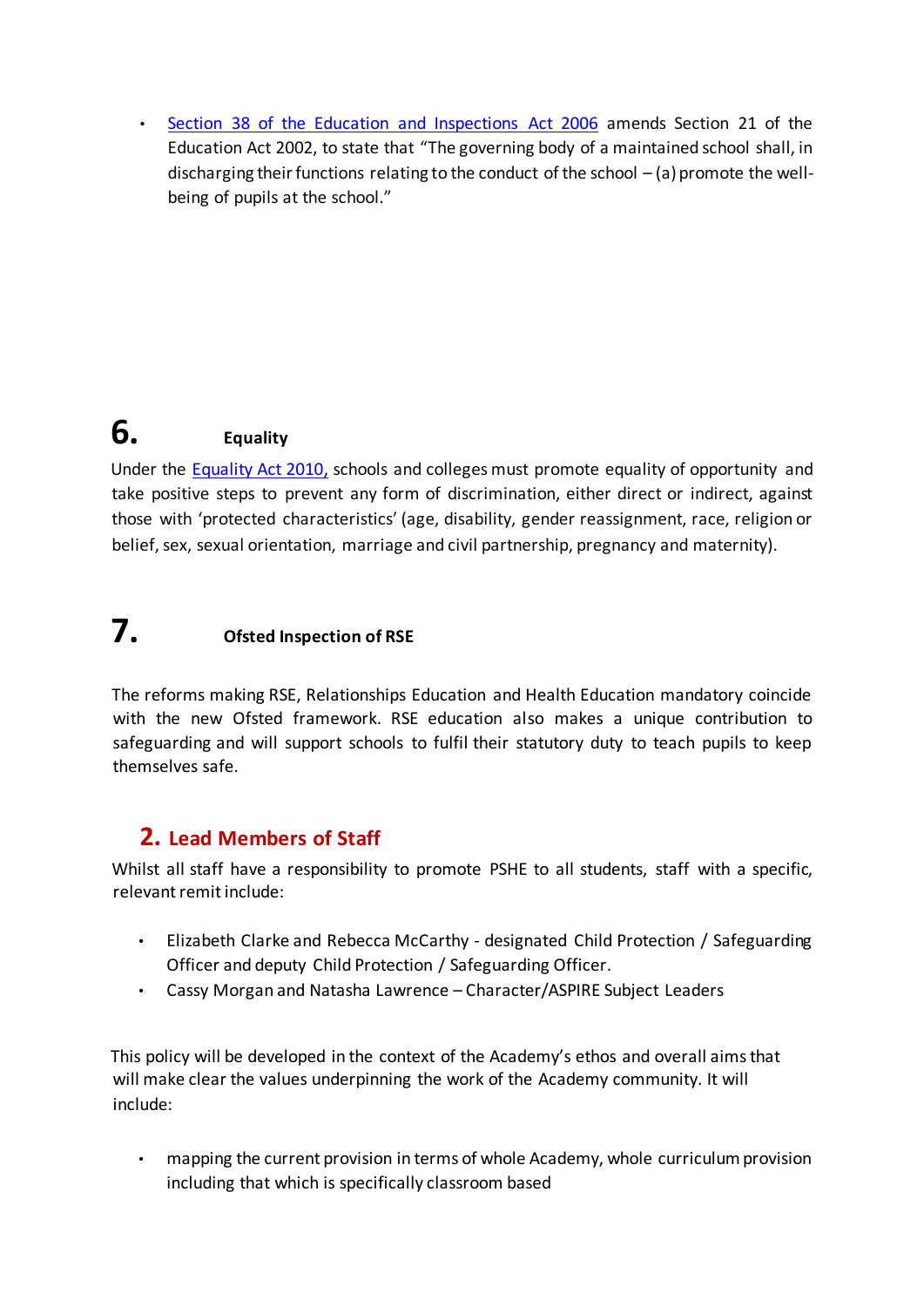- determining which objectives are already being met and where the activities are taking place
- deciding where further development is needed and identifying opportunities for carrying it out
- examining any other policies which have fundamental links with PSHE/RSHE and deciding whether the PSHE policy should include all of these aspects or whether they are to remain separate.

This policy is informed by the King's Safeguarding policy to

- ensure a safe and supportive environment when sensitive issues are discussed
- ensure confidentiality in accordance with our Safeguarding Policy.

https://www.greatschoolstrust.org/wp-content/uploads/2021/09/C.-Central-Safeguardingpolicy-2021-2022.pdf

# **3. What is Relationships and Sex Education (RSE)?**

This policy covers our school's approach to delivering Relationships and Sex Education which becomes statutory in September 2020, alongside Health Education. We believe RSHE is important for our students and our school. We aim to give our students the information they need to help them develop healthy, nurturing relationships of all kinds, not just intimate relationships. RSE should enable them to know what a healthy relationship looks like and what makes a good friend, a good colleague and a successful marriage or other type of committed relationship. It should also cover contraception, developing intimate relationships and resisting pressure to have sex (and not applying pressure); as well as teaching what is acceptable and unacceptable behaviour in relationships.

Effective RSE does not encourage early sexual experimentation. It should teach young people to understand human sexuality and to respect themselves and others. It enables young people to mature, build their confidence and self-esteem and understand the reasons for delaying sexual activity. Effective RSE also supports people, throughout life, to develop safe, fulfilling and healthy sexual relationships, at the appropriate time.

Knowledge about safer sex and sexual health remains important to ensure that young people are equipped to make safe, informed and healthy choices as they progress through adult life. This should be delivered in a non-judgemental, factual way and allow scope for young people to ask questions in a safe environment. Teachers will use approaches such as distancing techniques, setting ground rules with the class to help manage sensitive discussion and use question boxes to allow pupils to raise issues anonymously.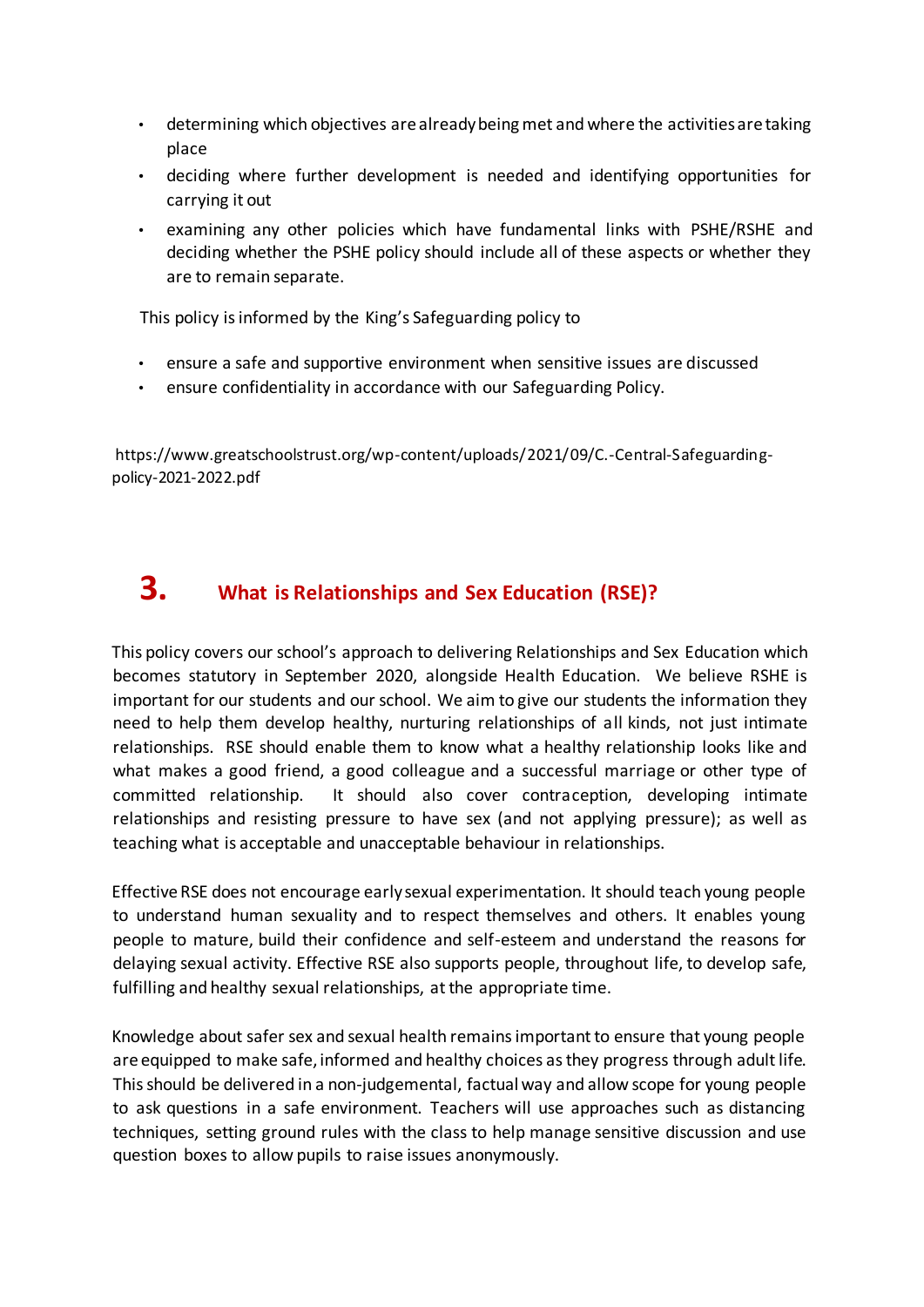Based around our ASPIRE code RSE will continue to be taught as an integral part of our Character curriculum, including Health Education.

#### **The overall intended outcomes for our school are that students will:**

- Know and understand the positive effects that good relationships have on their mental wellbeing
- Identify when relationships are not right and understand how such situations can be managed
- Understand acceptable behaviours in relationships
- Understand the reasons for delaying sexual activity
- Be clear on their rights and responsibilities in relation to sex, relationships and young people and the law
- Have a strong understanding of how data is generated, collected, shared and used online.
- Develop a sense of respect for themselves, and those around them.

At primary age, it helps them identify what areas of the body are private, how their bodies will change, how to say no and who they can talk to if they are worried. Later, it explores what a healthy relationship looks like, giving them the language to communicate and report when someone is making them feel uncomfortable or making them do things they don't want to do. It promotes an awareness of where to turn for help, identifying trusted adults in their lives. Kings have consulted our local primary schools and took guidance from the primary requirements to ensure a consistent delivery for our students.

# **4. King's values**

PSHE is central to the educational entitlement of all students at King's Leadership Academy and, as a cross curricular dimension, permeates all aspects of life in the Academy. It is encompassed within the teaching of all subjects both formally and informally. As a community we want to educate our students, so they develop their full potential as individuals and together as an Academy. The values and ethos of the Academy (**aspiration, achievement, self-awareness, professionalism, integrity and endeavour**) are central to our Personal, Social and Health Education [PSHE] and so our RSHE Policy.

The key principle behind PSHE is that it underpins, and links thoroughly to, our ASPIRE values and reflects the new DfE guidance of September 2019 for RSHE.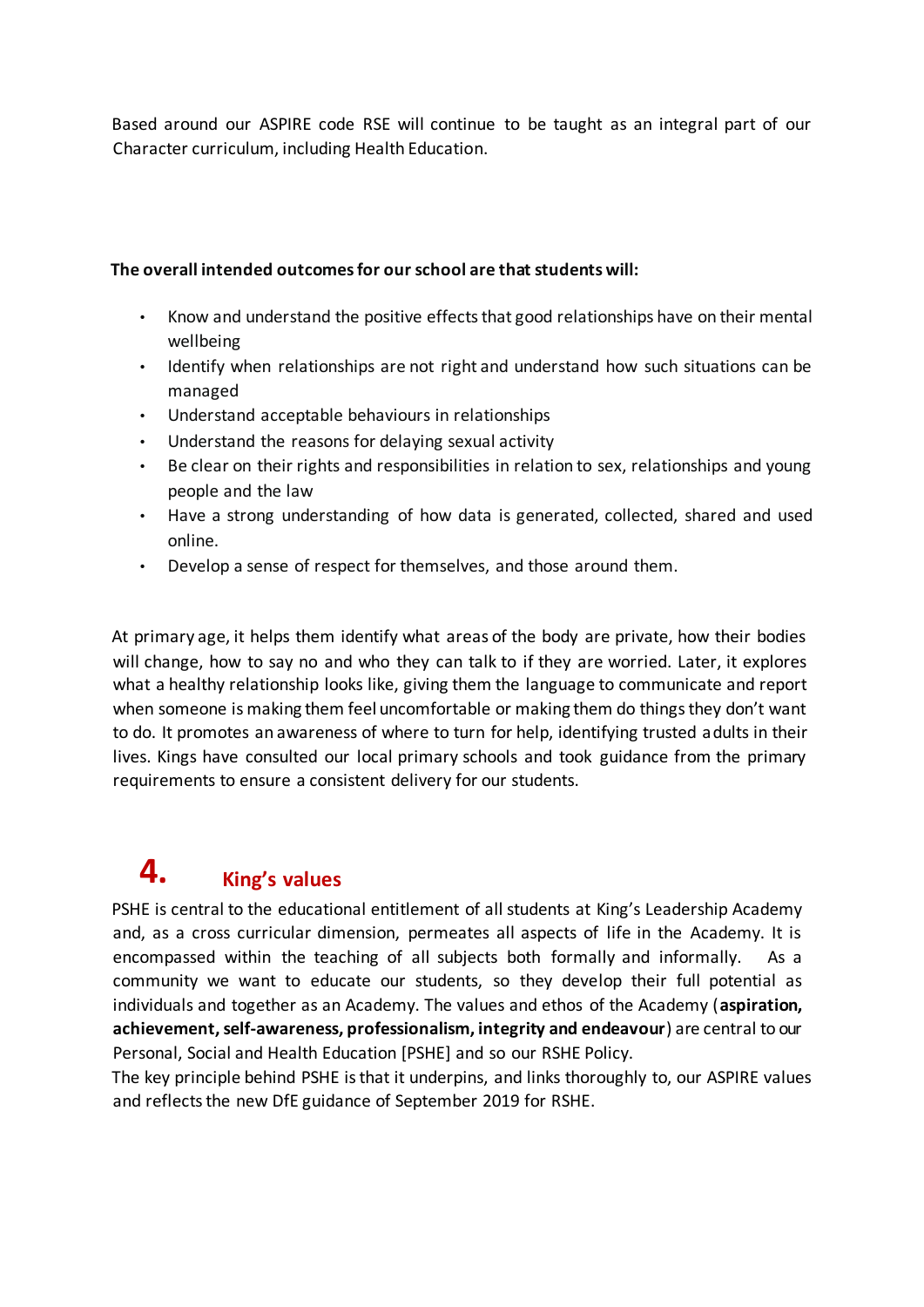Additionally, the PSHE/enrichment programme, encompassing RSHE, at King's Leadership Academy will have the following emphases:

- **Every student is an individual –** developing self-awareness, confidence and selfesteem, transferable skills and experiences that prepare them for the wider world. Students will become healthy, responsible, safe and confident individuals.
- **Students should be encouraged to interact with other students –** building social skills through working effectively with others and understanding the needs of others. Students will develop good relationships and respect differences amongst their community.
- **Opportunities should be provided for staff to interact with their students –** strengthening the staff-student relationship thus enabling staff to identify individual strengths and development needs more effectively**.**
- **Opportunities should be provided for individual students to interact with the Academy** – raising awareness of individual responsibilities, reinforcing partnerships and upholding the Academy ethos**.**
- **Promote positive wellbeing and life understanding –** students will make links to a wide variety of learning for life areas to our ASPIRE values, making them relevant to their development into adulthood.

# **5. Delivery and provision at King's**

## **1. . Statutory RSE - Curriculum**

The new statutory guidance for September 2020, states that by the end of secondary school, schools should continue to develop knowledge on topics specified for primary as required and in addition cover the following content by the end of secondary.

Please see page 27-29 of the following guidance document: [Relationships Education RSE and](https://assets.publishing.service.gov.uk/government/uploads/system/uploads/attachment_data/file/805781/Relationships_Education__Relationships_and_Sex_Education__RSE__and_Health_Education.pdf) [Health Education](https://assets.publishing.service.gov.uk/government/uploads/system/uploads/attachment_data/file/805781/Relationships_Education__Relationships_and_Sex_Education__RSE__and_Health_Education.pdf) [f](https://assets.publishing.service.gov.uk/government/uploads/system/uploads/attachment_data/file/805781/Relationships_Education__Relationships_and_Sex_Education__RSE__and_Health_Education.pdf)or the curriculum list.

At King's we develop our curriculum regularly. We will review our ASPIRE and Character/PPE curriculum to ensure that the statutory RSHE is embedded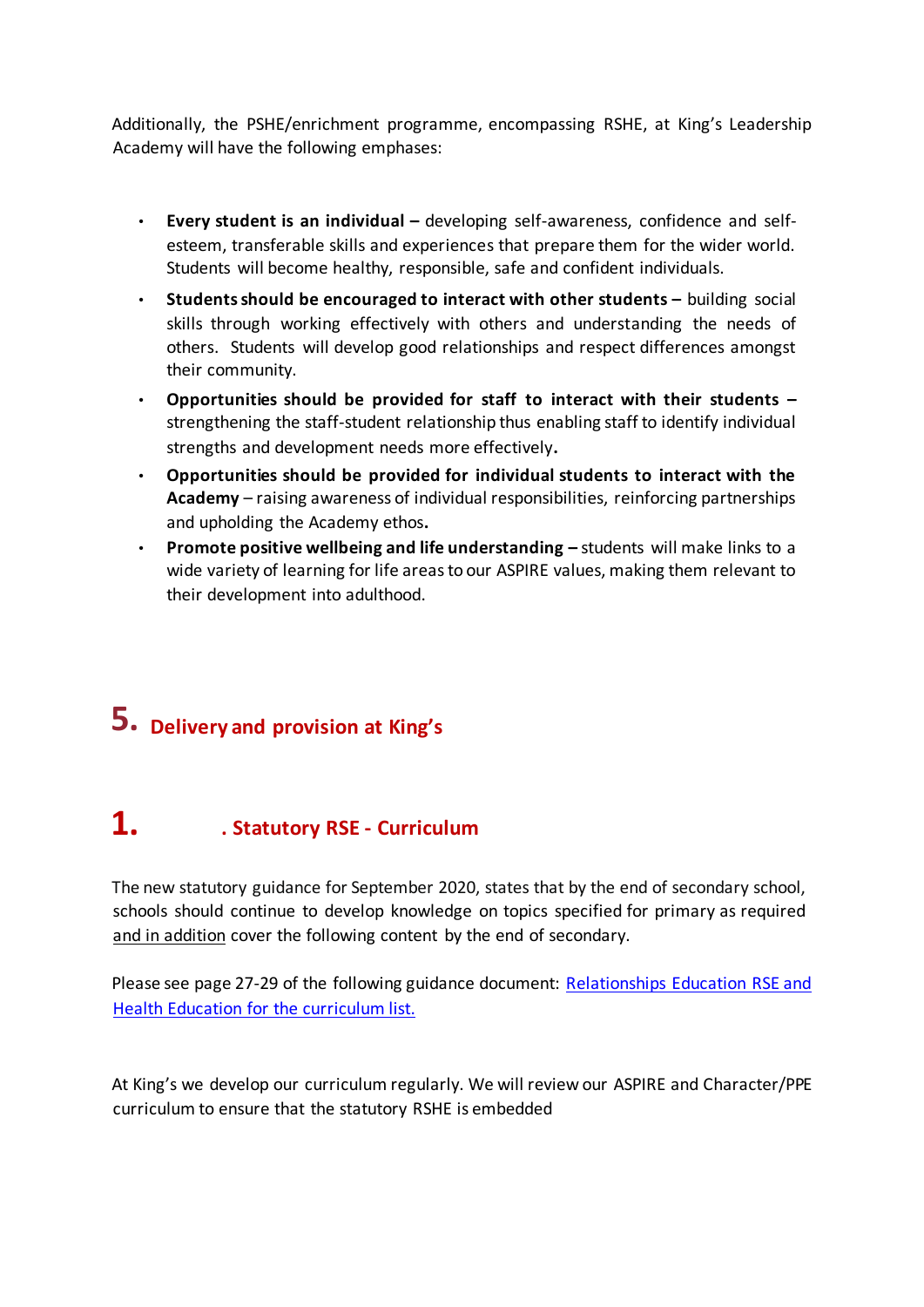# **2. . Delivery**

At King's this takes place across school but mainly in our bespoke Character/enrichment lessons, two hours a week. King's Leadership Academy provides opportunities for personal and social development through a variety of strategies.

- Individual, peer group, collaborative group work
- Discussion and role-play
- Involvement in a range of problem-solving activities
- Preparation and presentation of tasks for different audiences
- Positive self-assessment
- Positive feedback, with verbal or written comments aligned to King's marking policy

Pupils also have the opportunity for social and sporting development through which encourages individuals to interact and collaborate with others from different age groups. Additionally, the whole school Parliament system encourages every student to have voice and promotes the fundamental British Value of free speech and respectful relationships.

The following provide specific vehicles for the delivery of KS3 and KS4 PSHE, based on our ASPIRE code, and so encompasses RSHE. These are in addition to the routine curriculum:

- ASPIRE Induction Week
- PPE curriculum (Y7/8)
- World of Work; Careers advice and planning
- Assembly
- Drama productions and other curriculum links
- Organised charitable and community projects
- Entry into external competitions and projects
- School visits
- Leadership competitions
- Monday Enrichment and After School Enrichment
- Residential trips
- Through our general routines, in and out of the classroom, and the way in which individuals relate to each other, students are encouraged to form their own attitudes and values
- Foundation Character Passports that encourage volunteering and personal skill development.
- Year 8 upwards; opportunity to join cadets
- KS3 upwards; Duke of Edinburgh Awards; Bronze, Silver and Gold.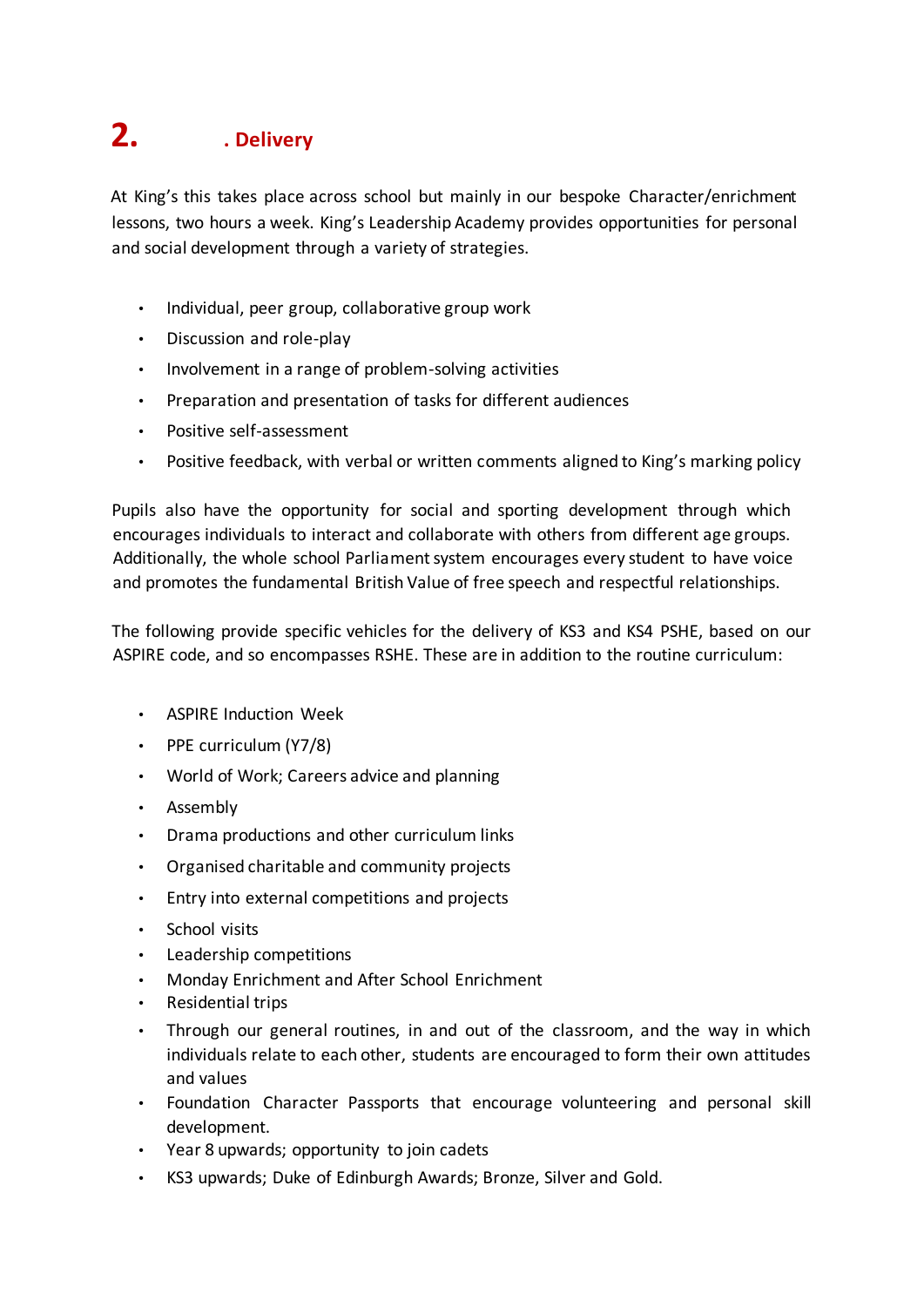By building positive working relationships between students and staff all members of the Academy family are valued as individuals. They learn to see the need for good manners, self-discipline and appropriate behaviour in whatever situation they find themselves in, through our value of professionalism.

The Tutor mentoring system each day is also key for positive relationships, along with our dedicated pastoral staff.

King's Leadership Academy provides opportunities for parents/carers, the community and outside agencies can contribute to the personal and social development of its students through aligning to the philosophy of the Academy and making contact via the school's social media platforms, website or email system.

#### 5.3 **Structure and outcomes**

RSHE, within PSHE, is delivered in the Foundation and Senior Character programme. It is delivered primarily in Character/enrichment lessons, but many aspects are supported in all areas of the curriculum, as well as tutor time. PSHE is also delivered via assemblies, public speaking opportunities in English and drama and our Leadership curriculum. It is accessible for all students regardless of gender, ability, culture or personal circumstance. Our teachers will also plan for all academic abilities and specific (including SEND) needs to ensure all aspects of PSHE, and therefore RSHE, is accessible and relevant to individuals.

PSHE, as a whole, at King's is taught at through a 'spiral programme' linking firmly to our ASPIRE values. This means Character lessons are delivered to recurring themes that progressively develop and deepen students' understanding each year. This is embedding student's understanding within their ASPIRE values. Supporting extracurricular activities such as trips and residentials are planned to support this spiral, values-based programme. King's staff are also trained throughout the year so that they make links in the wider curriculum to the PSHE topics, further embedding relevance and understanding for our students.

The whole PSHE course has several components:

1. Character lessons which focus on topical issues related to personal, social and health development, including RSHE, alongside aspects of British Values, PREVENT, and Careers Education, Information, Advice and Guidance (CEIAG). These are delivered through ASPIRE value focus and leadership lessons.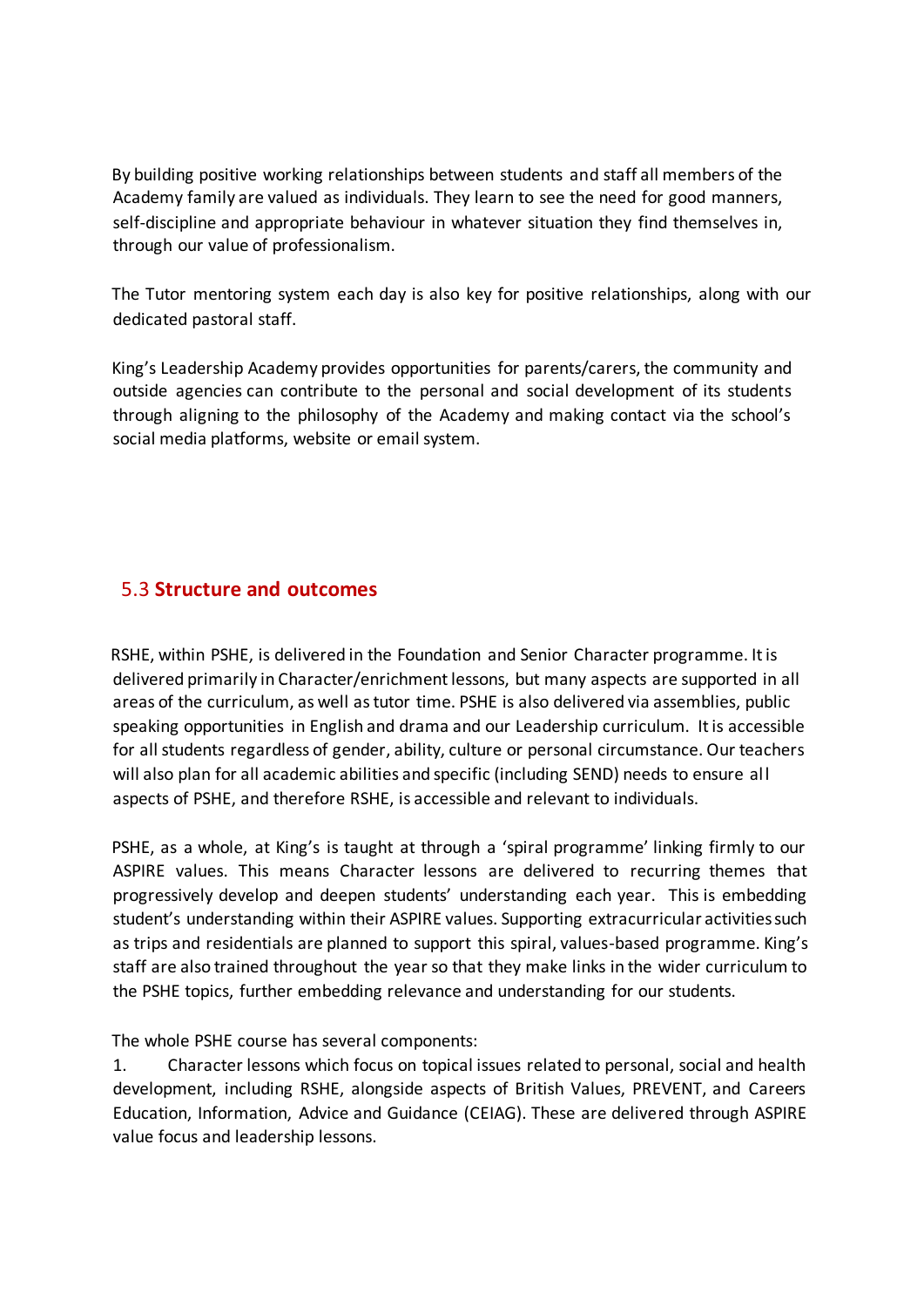2. Further delivery of PSHE, that embeds our values, is also through school events such as culture week, educational visits, careers guidance, pastoral care and guidance, workshops, guest speakers, the assembly programme, Student Parliament, Character quizzes, public speaking and through teaching and learning in other subject areas. Enrichment also includes PSHE.

In planning the curriculum, teachers at the King's Leadership Academy provide:

- a clear, consistent framework of values in which to work, supported and agreed by all
- supportive relationships between teacher and student, and student and student
- a classroom climate which encourages all students to explore, and encourages a high level of interest
- opportunities for development outside the classroom situation through responsibilities, extra- curricular activities [such as the King's Character Passport and Duke of Edinburgh Award Scheme] and educational visits
- signpost pupils to alternative frameworks of support such as, Liverpool Sexual Health Service AXESS, Brook centre Liverpool, Nurse weekly holistic drop in service, Ad action Young people's Drug and Alcohol Service, Armistead, so to speak, Sexual Health and outreach team Liverpool.

## **6. Assessment and Teacher Training**

Character Tutors will use a variety of methods to assess the progress of the students within all strands of PSHE, including RSHE. Where a particular topic is delivered by another curriculum area, then that subject will capture students' progress and report on it. This will include end of Learning Cycle activities and assessments in line with all our curriculum subjects.

Progress and support within PSHE as a whole, will also be assessed by tutors and recorded at the end of each learning cycle.

Our RSE will be supported by training offered to staff at King's. This will help ensure children and young people are provided with consistent messages and advice around making safe and healthy decisions in relationships. Our regular CPD includes our specialism focus along with bespoke training for those who deliver Character. Regular Systems briefings are also used.

# **7. Monitoring and Evaluation**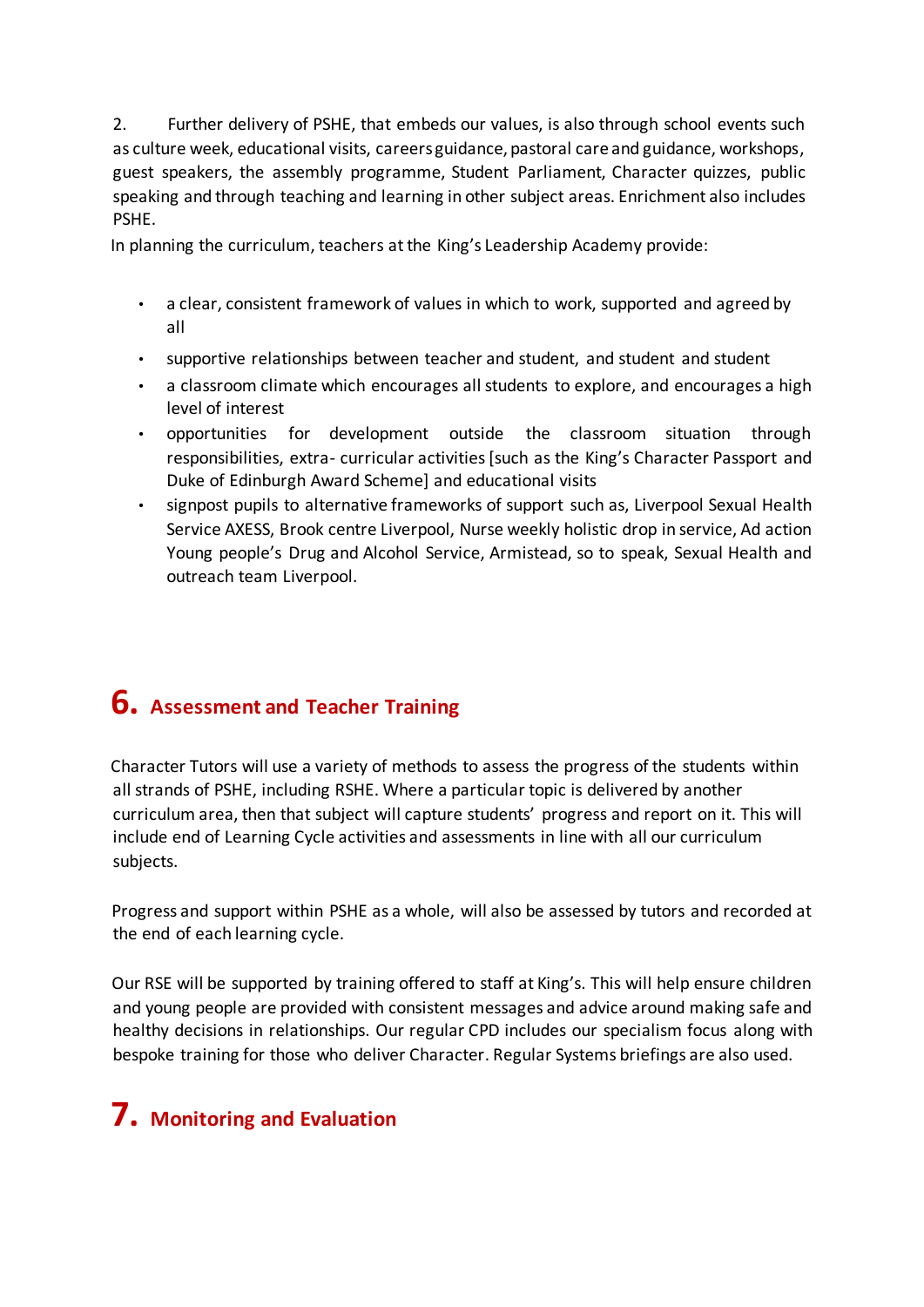The RSHE policy will be reviewed as part of the Academy's policy review cycle and in the light of national and local changes.

Our teaching and learning will be monitored in line with all other subjects, including staff training, walkthroughs and lesson observations.

Consultation and associated feedback with staff, students and parents will inform the future development of this policy. This policy is available under the Policies section of the King's website and can be available in different formats upon request at school. Our dedicated email for any RSHE enquiries is admin@kingsliverpool.com.

## **8. Resources and visitors to the school**

A range of resources/visitors for RSHE will be used including visiting speakers, Liverpool Youth teams, Merseyside Police, School Health Team (Sexual Health offer with the school nurse for all years), and Anthony Walker Foundation are examples of how we ensure external contributors add valuable input to our planned programme. Further details of resources can be found in policies such as Equal Opportunities Policy, British Values Policy and PREVENT policy all found on our website.

#### **9. Engaging with parents**

Our school will maintain an open dialogue between parents and teachers as we value and welcome any questions about our school's approach to the RSHE curriculum.

**The Department for Education** has published the following **guidance for parents:** [a](https://www.gov.uk/government/news/relationships-education-relationships-and-sex-education-rse-and-health-education-faqs?utm_source=2b45920e-083a-44ad-9c3f-16fed9168d3f&utm_medium=email&utm_campaign=govuk-notifications&utm_content=immediate) [useful](https://www.gov.uk/government/news/relationships-education-relationships-and-sex-education-rse-and-health-education-faqs?utm_source=2b45920e-083a-44ad-9c3f-16fed9168d3f&utm_medium=email&utm_campaign=govuk-notifications&utm_content=immediate) [list of FAQs for parents on](https://www.gov.uk/government/news/relationships-education-relationships-and-sex-education-rse-and-health-education-faqs?utm_source=2b45920e-083a-44ad-9c3f-16fed9168d3f&utm_medium=email&utm_campaign=govuk-notifications&utm_content=immediate) the new RSE/Relationships Education requirements, and guides for parents on Relationships Education, RSE and Health Education found here; [RSE](https://assets.publishing.service.gov.uk/government/uploads/system/uploads/attachment_data/file/812594/RSE_secondary_schools_guide_for_parents.pdf) [Secondary school guide for parents](https://assets.publishing.service.gov.uk/government/uploads/system/uploads/attachment_data/file/812594/RSE_secondary_schools_guide_for_parents.pdf)

## **9. RSE Parental engagement**

At the beginning of each academic year parents are consulted via letter. Further information is available on request via email admin@liverpool.com.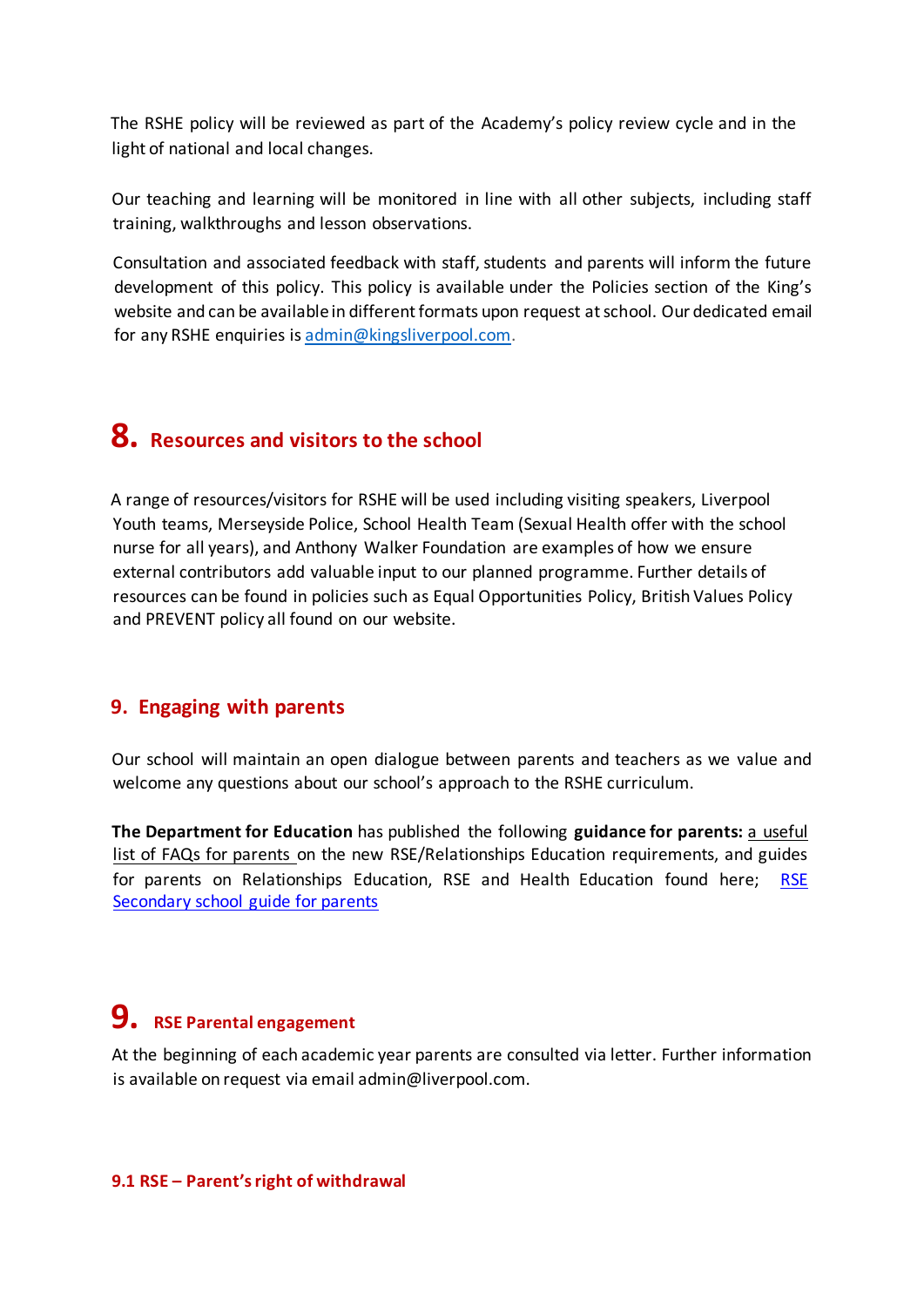There could be a reason why a parent may choose to withdraw their children from sex education. We hope that a good understanding of the importance of sex education (including its importance for keeping young people safe), familiarity with teaching approaches and resources to be used, and the opportunity to have questions answered and concerns heard, are likely to reduce the chances of parents requesting to withdraw their child. If a parent/carer has concerns, they will be encouraged to meet with the Headteacher.

#### **9.1.1The right of withdrawal up to September 2020**

The new statutory regulations and guidance apply from September 2020, and until then the statutory Sex and Relationships Education Guidance (2000) is still in effect.

- Under the current SRE guidance, until September 2020, parents can choose to withdraw their child (up to the age of 18) from any or all aspects of Sex and Relationships Education that are not included within the statutory National Curriculum.
- This means that parents are not permitted to withdraw their child from elements of sex education (for example reproductive and biological aspects) that are within the science curriculum.
- Schools must make alternative arrangements for pupils whose parents choose to withdraw them from SRE lessons.

## **2. The right of withdrawal from September 2020**

The statutory guidance for RSE and Health Education will come into effect in all secondary schools from 2020, including academies, free schools and independent schools.

#### **In secondary education from September 2020:**

- Parents will not be able to withdraw their child from any aspect of Relationships Education or Health Education.
- If parents wish to withdraw their child they must contact the Head of school (listed below)
- Parents will be able to withdraw their child (following discussion with the school) from any or all aspects of Sex Education, other than those which are part of the science curriculum, up to and until three terms before the age of 16.
- After that point, the guidance states that 'if the child wishes to receive sex education rather than be withdrawn', the school should make arrangements to provide the child with sex education during one of those terms.